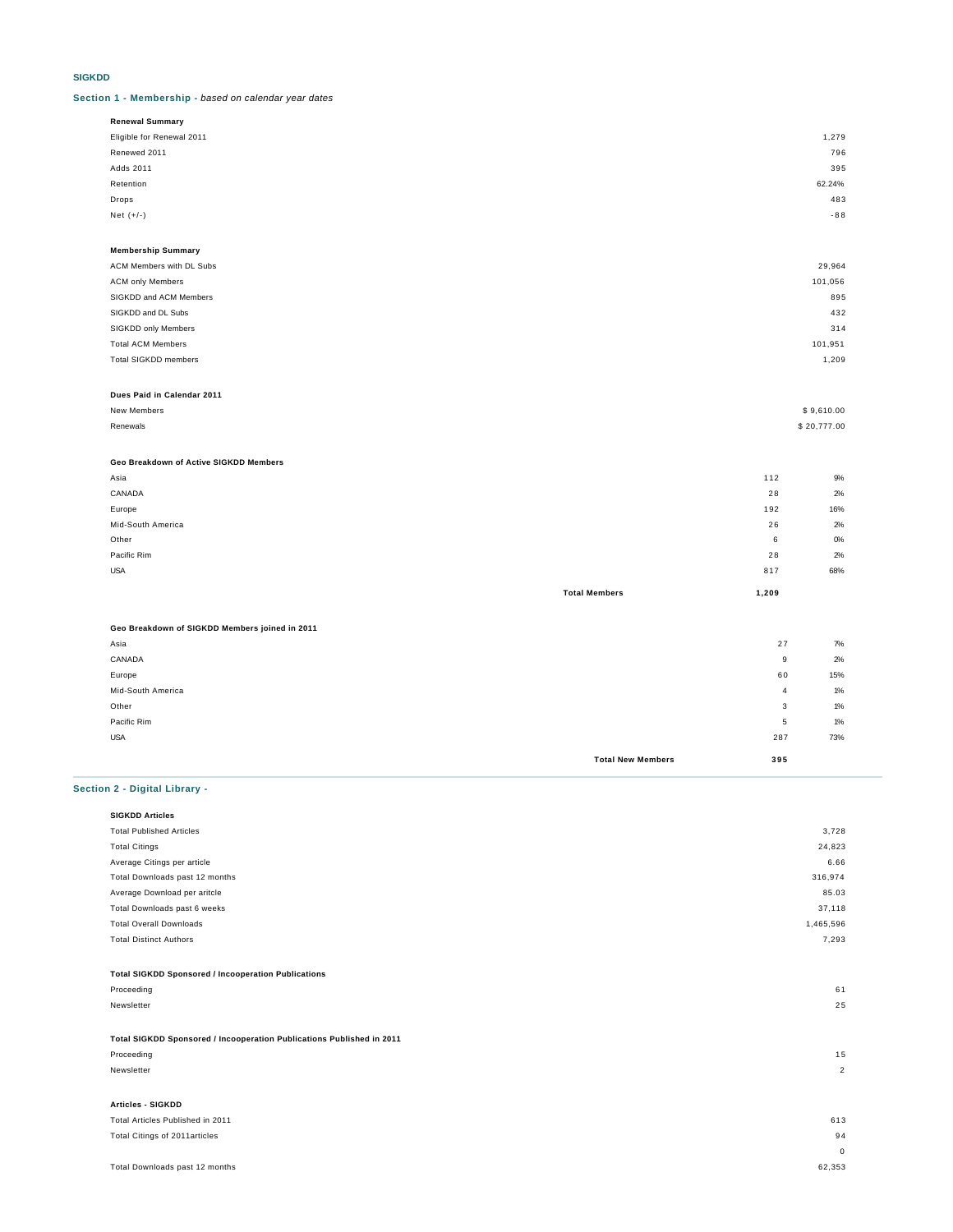|                                | 0       |
|--------------------------------|---------|
| Total Downloads past 6 weeks   | 13,548  |
| <b>Total Overall Downloads</b> | n/a     |
| <b>Total Distinct Authors</b>  | 1,771   |
|                                |         |
| Articles - SIGKDD              |         |
| Year Published                 | Total   |
| 1999                           | 79      |
| 2000                           | 152     |
| 2001                           | 8       |
| 2002                           | 135     |
| 2003                           | 138     |
| 2004                           | 155     |
| 2005                           | 151     |
| 2006                           | 158     |
| 2007                           | 162     |
| 2008                           | 354     |
| 2009                           | 419     |
| 2010                           | 1,088   |
| 2011                           | 613     |
| 2012                           | 86      |
|                                |         |
| <b>Citations - SIGKDD</b>      |         |
| Year Cited                     | Citings |
| 1999                           | 11      |
| 2000                           | 198     |
| 2001                           | 307     |
| 2002                           | 509     |
| 2003                           | 682     |
| 2004                           | 935     |
| 2005                           | 1,802   |
| 2006                           | 2,065   |
| 2007                           | 2,624   |
| 2008                           | 3,053   |
| 2009                           | 4,574   |
| 2010                           | 4,695   |
| 2011                           | 5,460   |

#### **Section 3 - Chapters -**

**Geographic Breakdown of Active SIGKDD Chapters**

| <b>Chapter Type Breakdown of Active SIGKDD Chapters</b> |                 |                        |             | <b>Total Active SIGKDD Chapters</b><br>0 |
|---------------------------------------------------------|-----------------|------------------------|-------------|------------------------------------------|
| Member Type Breakdown of Active SIGKDD Chapters         |                 |                        |             |                                          |
| <b>Local Chapter</b>                                    | <b>Chapters</b> | <b>Chapter Members</b> | <b>ACM</b>  | <b>Non ACM</b>                           |
| Totals                                                  | 0               | $\bf{0}$               | $\mathbf 0$ | 0                                        |

2012 год на 167 год на 167 год на 167 год на 167 год на 167 год на 167 год на 167 год на 167 год на 167 год на

**Total Active SIGKDD Chapters 0**

#### **Section 4 - Events -**

**Geographic Breakdown of 2011 Events**

| $\cdot$ .                             |                                |                |  |
|---------------------------------------|--------------------------------|----------------|--|
|                                       | <b>Sponsored/ Co-Sponsored</b> | InCooperation  |  |
| Asia                                  | $\overline{2}$                 | $\overline{2}$ |  |
| <b>USA</b>                            | $\overline{2}$                 |                |  |
| <b>Total Events</b>                   | 4                              | 3              |  |
|                                       |                                |                |  |
| <b>Sponsored/ Co-Sponsored Events</b> |                                |                |  |
| <b>Total Events</b>                   |                                | 4              |  |
| <b>Total Attendees</b>                |                                | 235            |  |
|                                       |                                |                |  |

**Section 5 - Lists -**

| Lists                            |                |
|----------------------------------|----------------|
| Total Number of Lists            | $\overline{4}$ |
| <b>Total Subscribers</b>         | 3,356          |
| <b>Total Active SIG Members</b>  | 1,086          |
| <b>Total Expired SIG Members</b> | 1,527          |